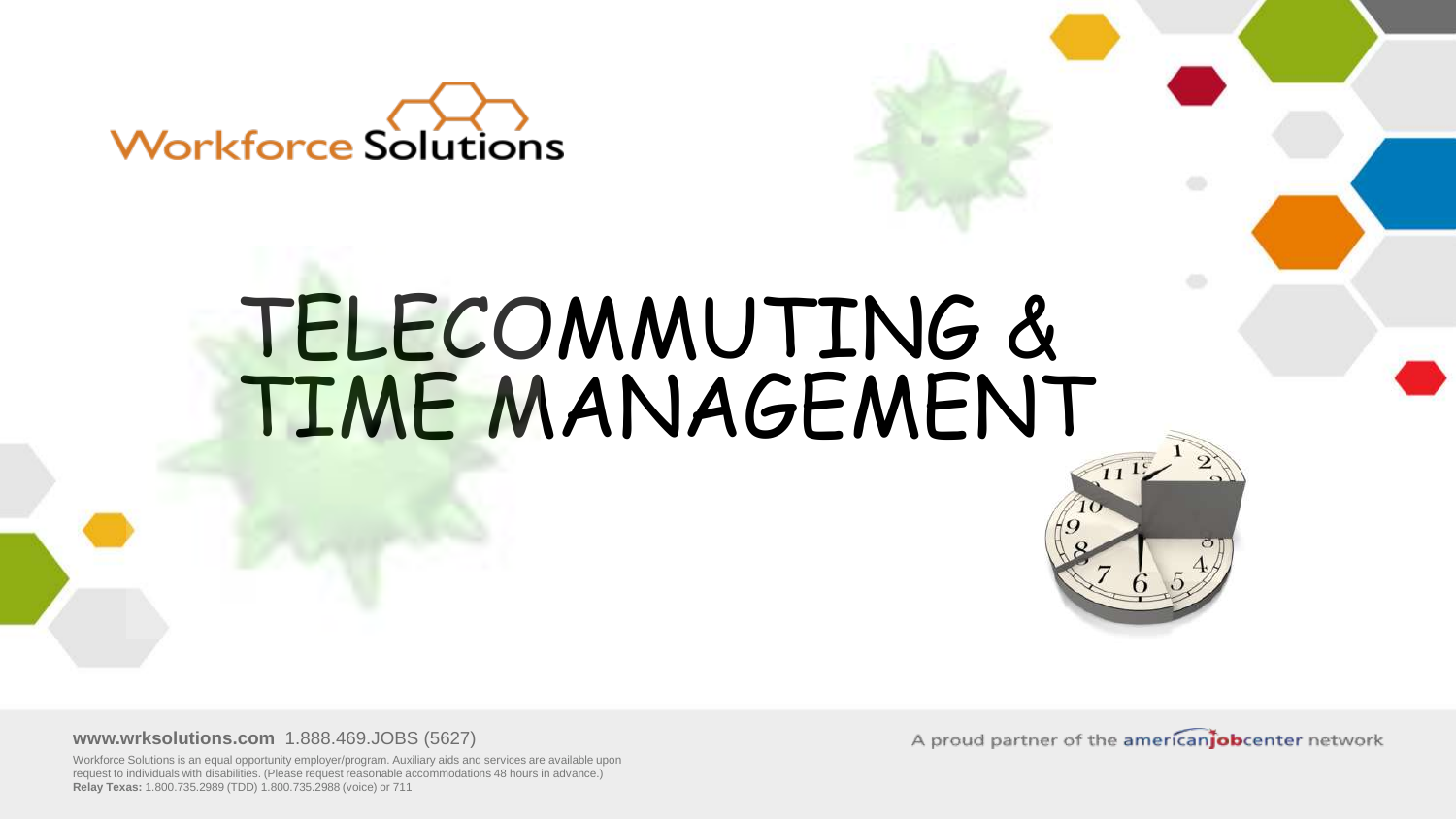

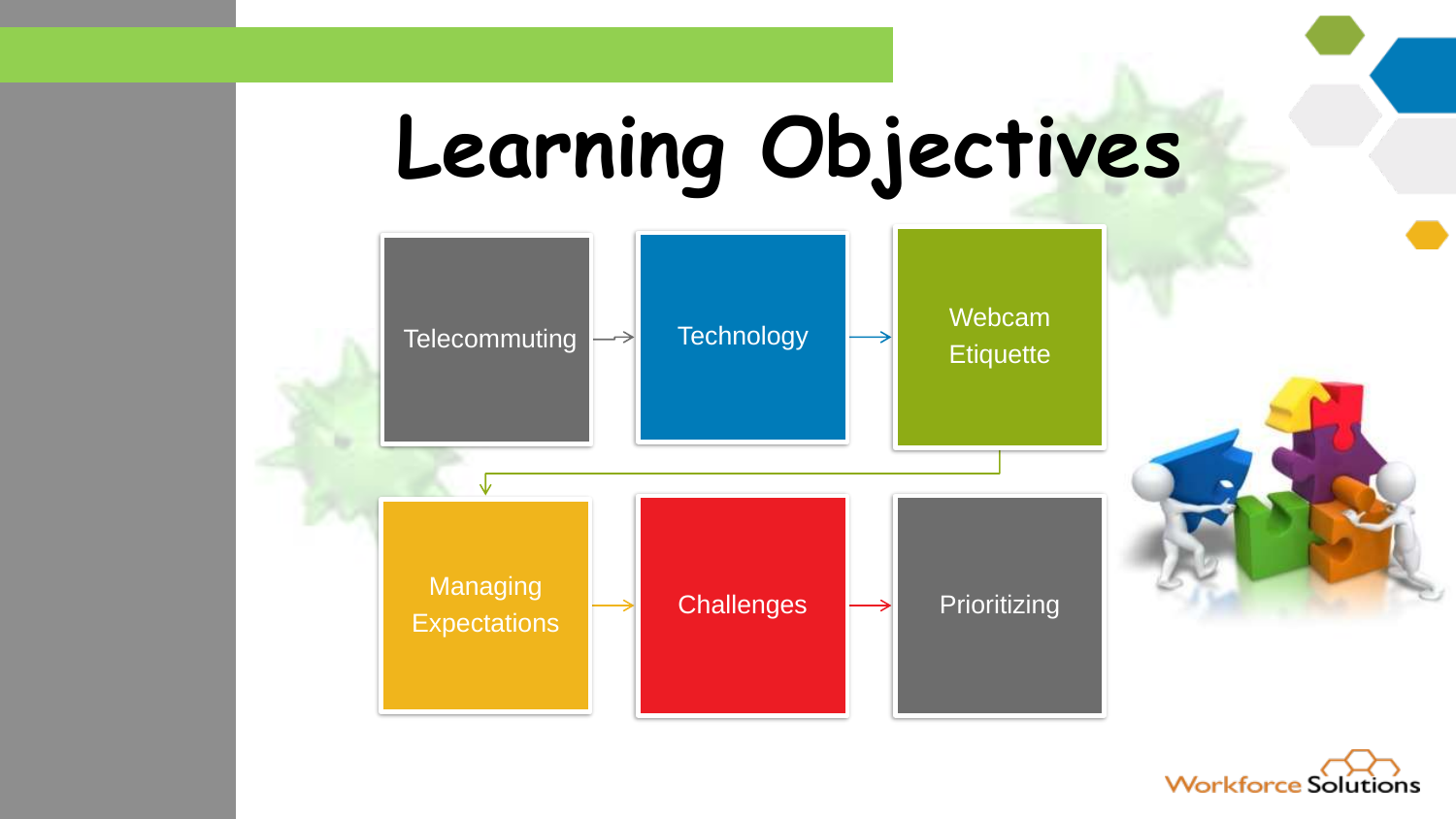## **Telecommuting**

As COVID-19 continues to spread across the United States, it is anticipated that a large portion of the workforce will be asked to work from home for their own protection and for the protection of others. Working from home (or telecommuting) is not a new concept. However, it will be a new transition for employees and possibly strain the resources of a company.

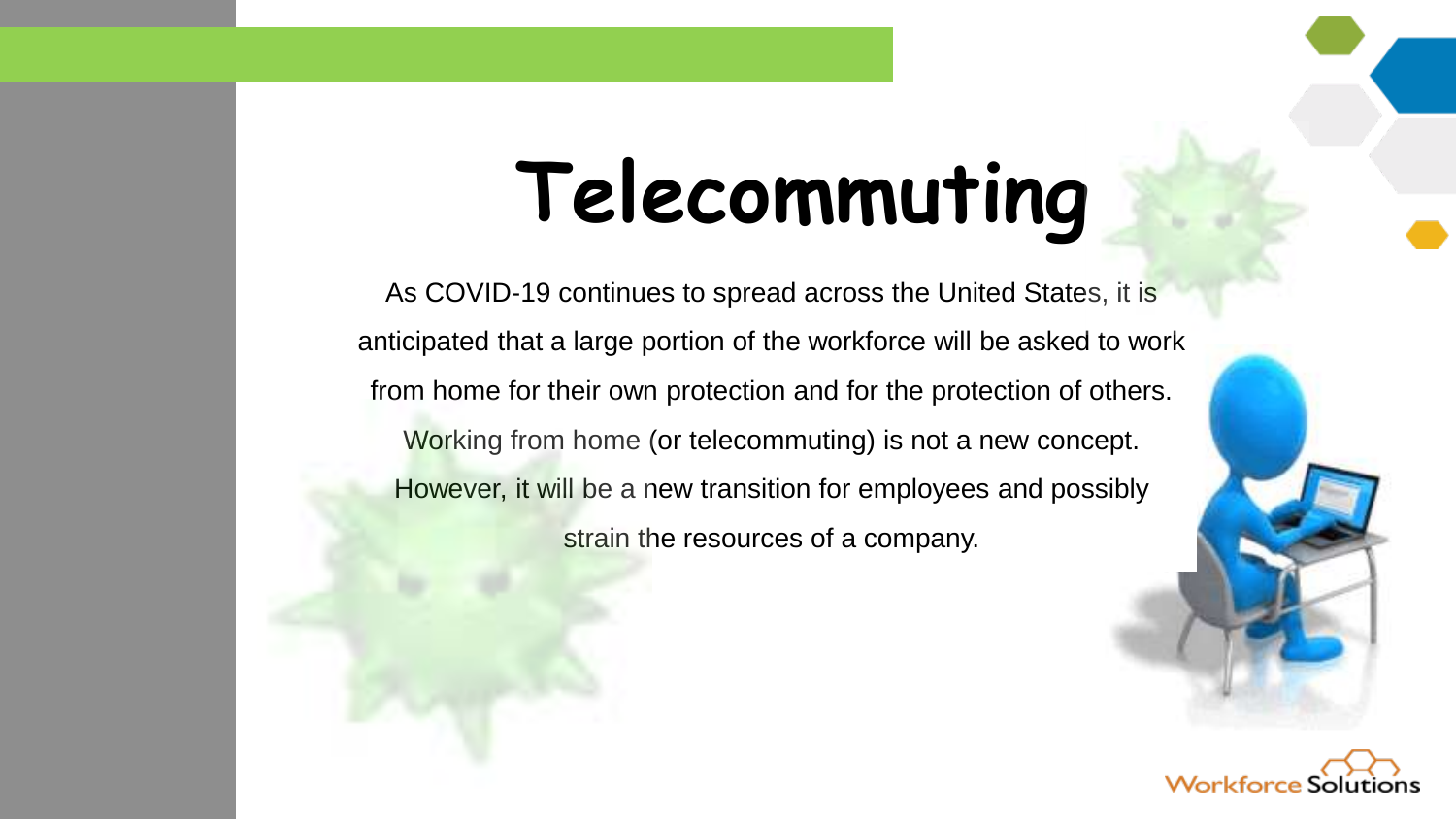# **Technology**

The most import asset step in remote work is getting your technology in order. If you don't have a work laptop and you'll be spending a long time remote, ask if your supervisor wants you to take your desktop computer home. Then there's the software. Make sure you have the right applications. Lots of remote workers are leaning heavily on Slack, Microsoft Teams, Skype, Zoom or GoToMeeting.



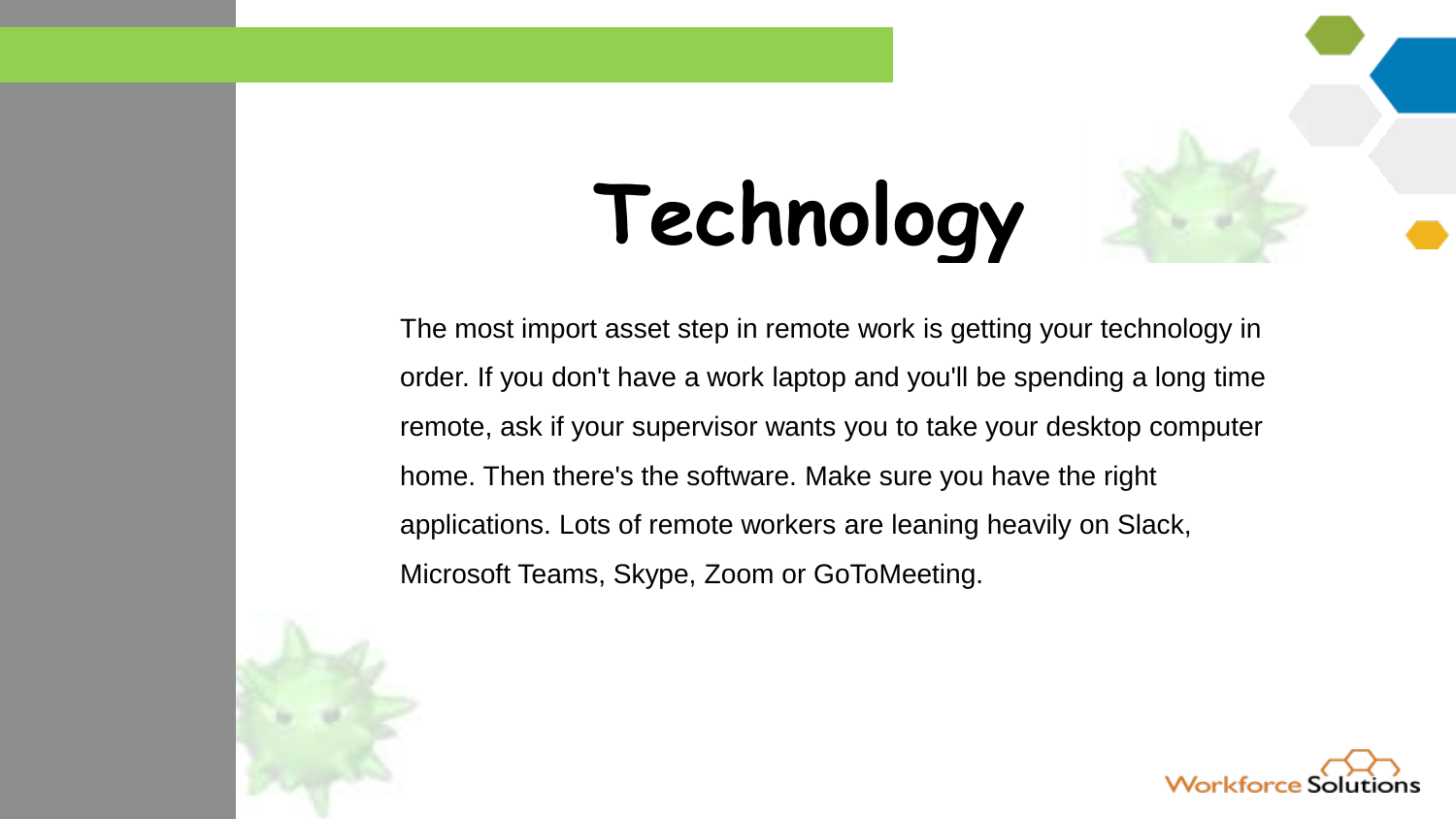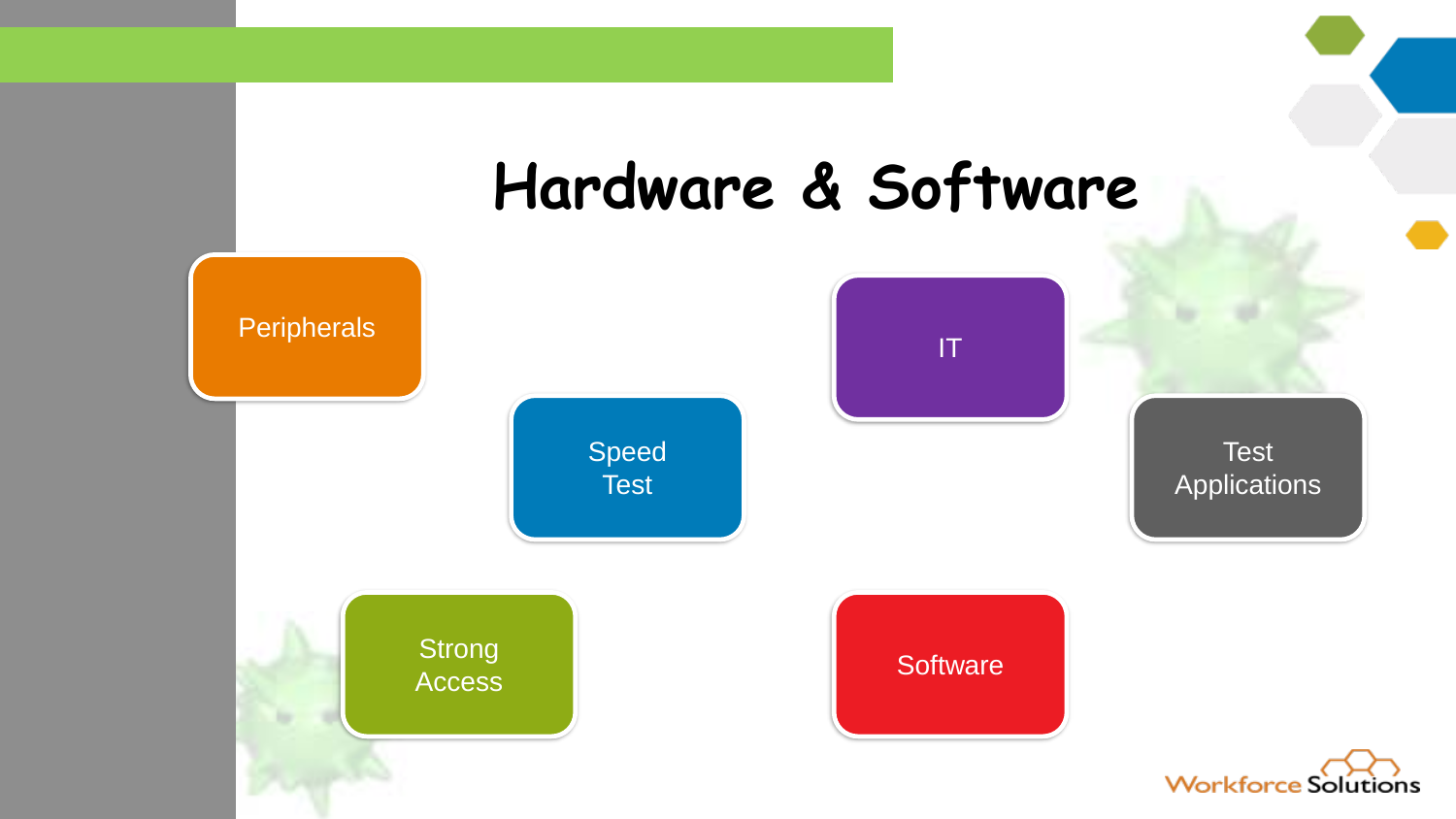#### **Bandwidth**

Many in-person meetings and almost all nonessential work travel are being canceled right now. As a result, many organizations are utilizing online video conferencing, which requires a good Internet connection. Make sure you have bandwidth.

Make sure the internet access is robust enough at home to allow you to video conference.



If connection strength is low, it may cause staggering or latency effects while trying to communicate with teams.

Be sure to have hard wiring capabilities just in case.

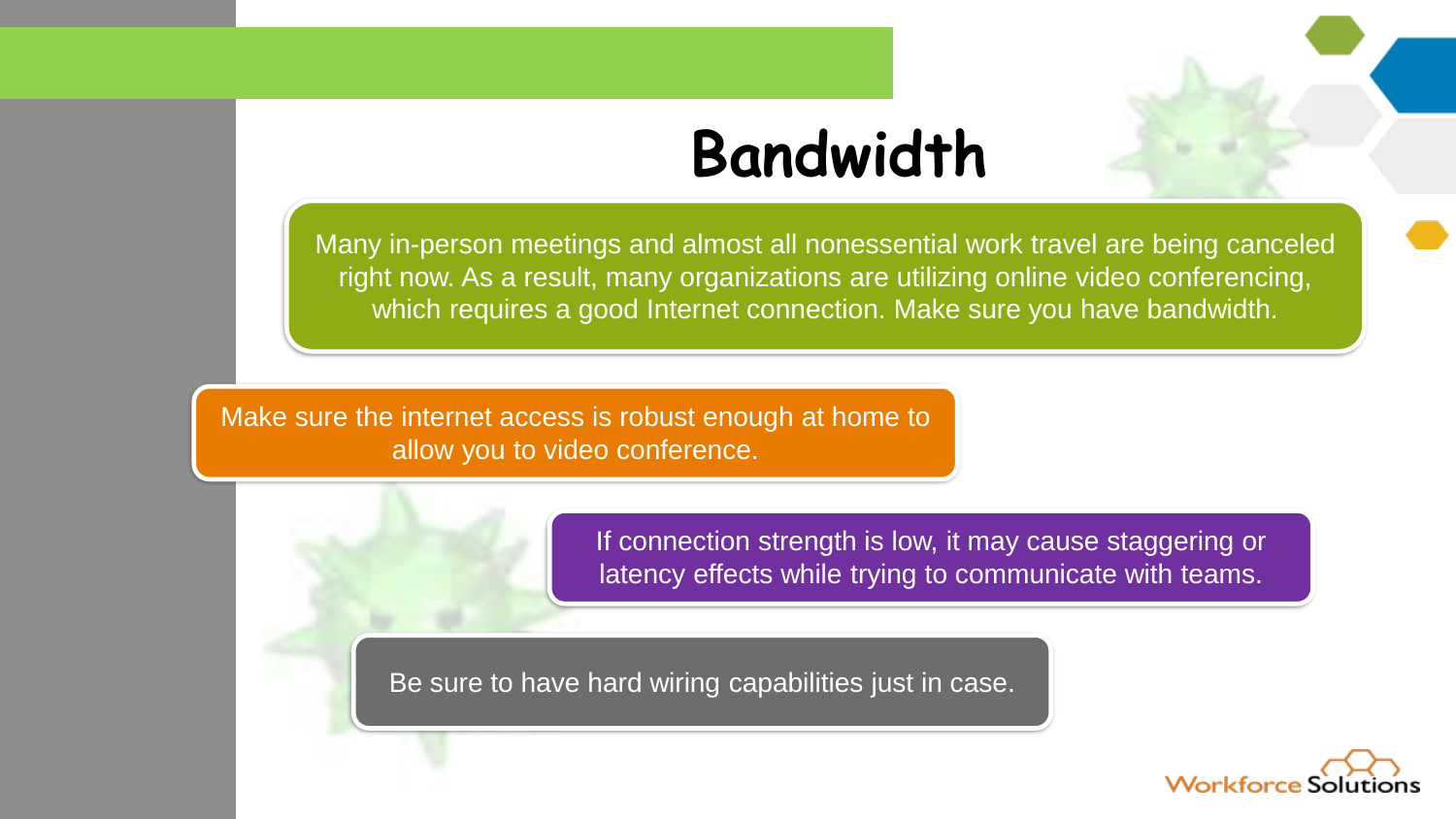## **Webcam Etiquette**

Though we are in the comfort of our homes and sounds leisurely, remote working isn't always as easy as it seems. Conference calls can be tough there are time delays, not knowing who's talking because you can't see the person, and multiple people talking at once.

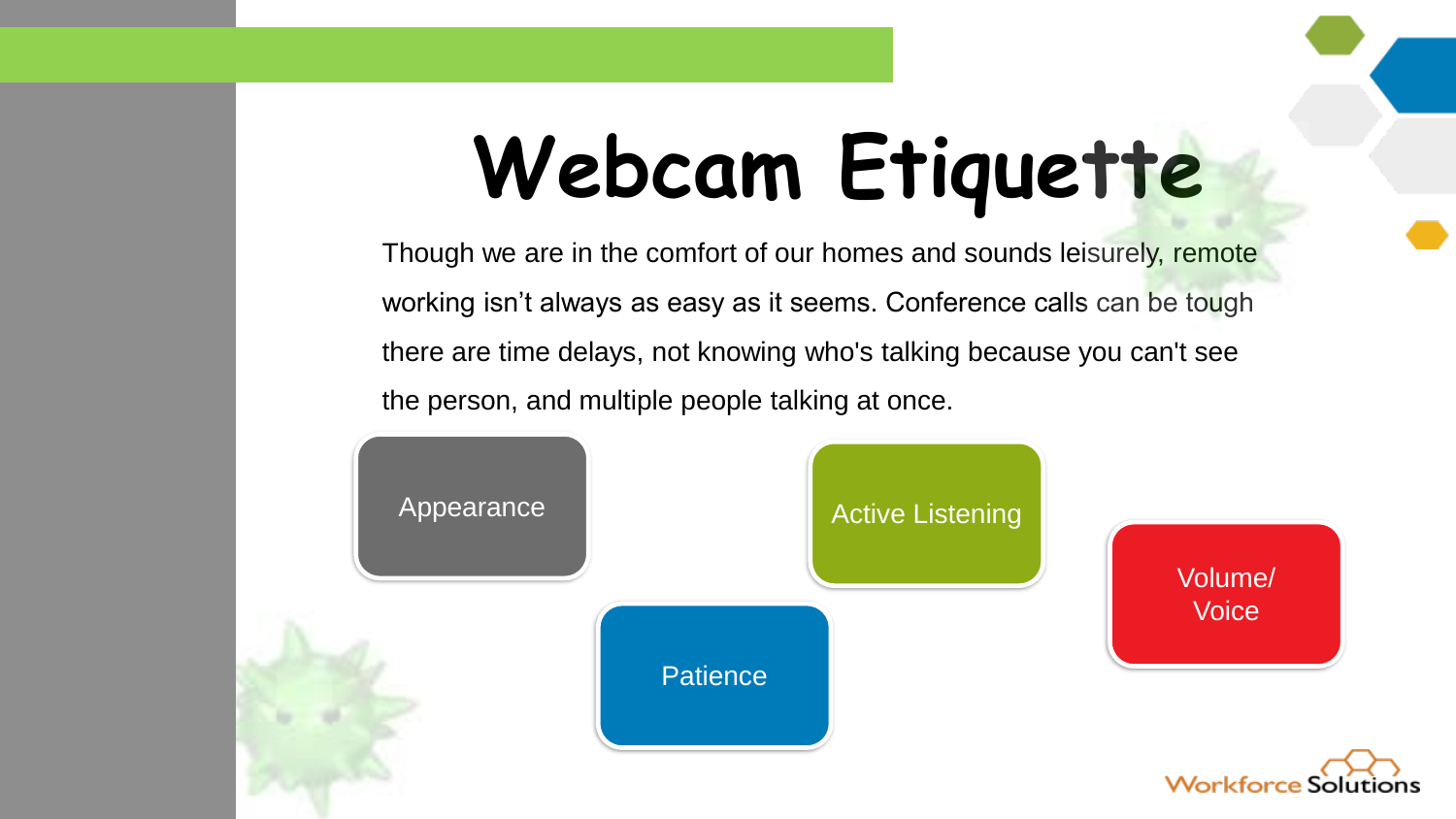## **Manage Expectations**

It's wise to have a discussion with your boss about what can actually be accomplished from home. Ask your manager what the priorities are, and discuss how tasks will get done. This should be an ongoing conversation.

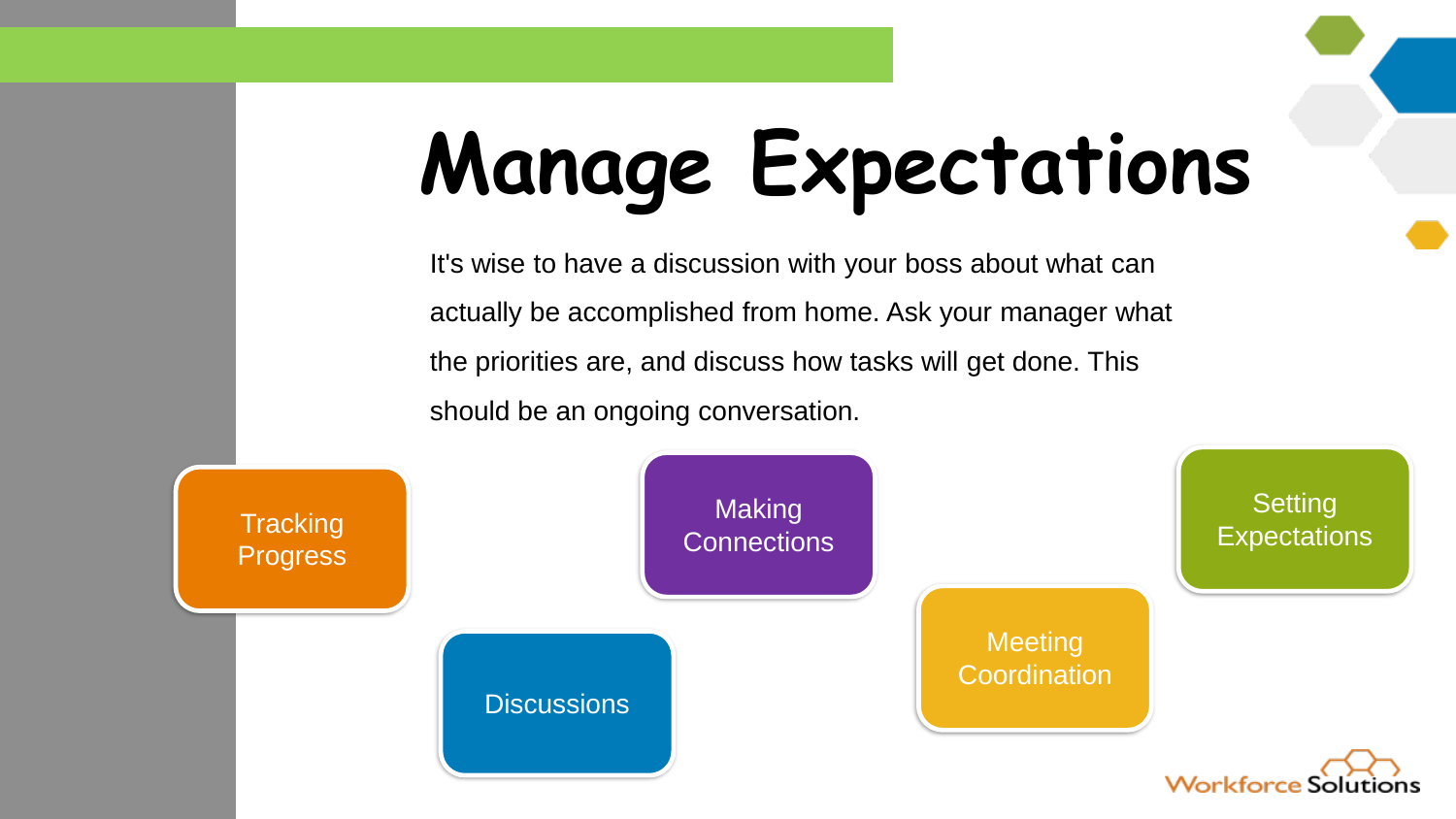### **Remote Challenges**

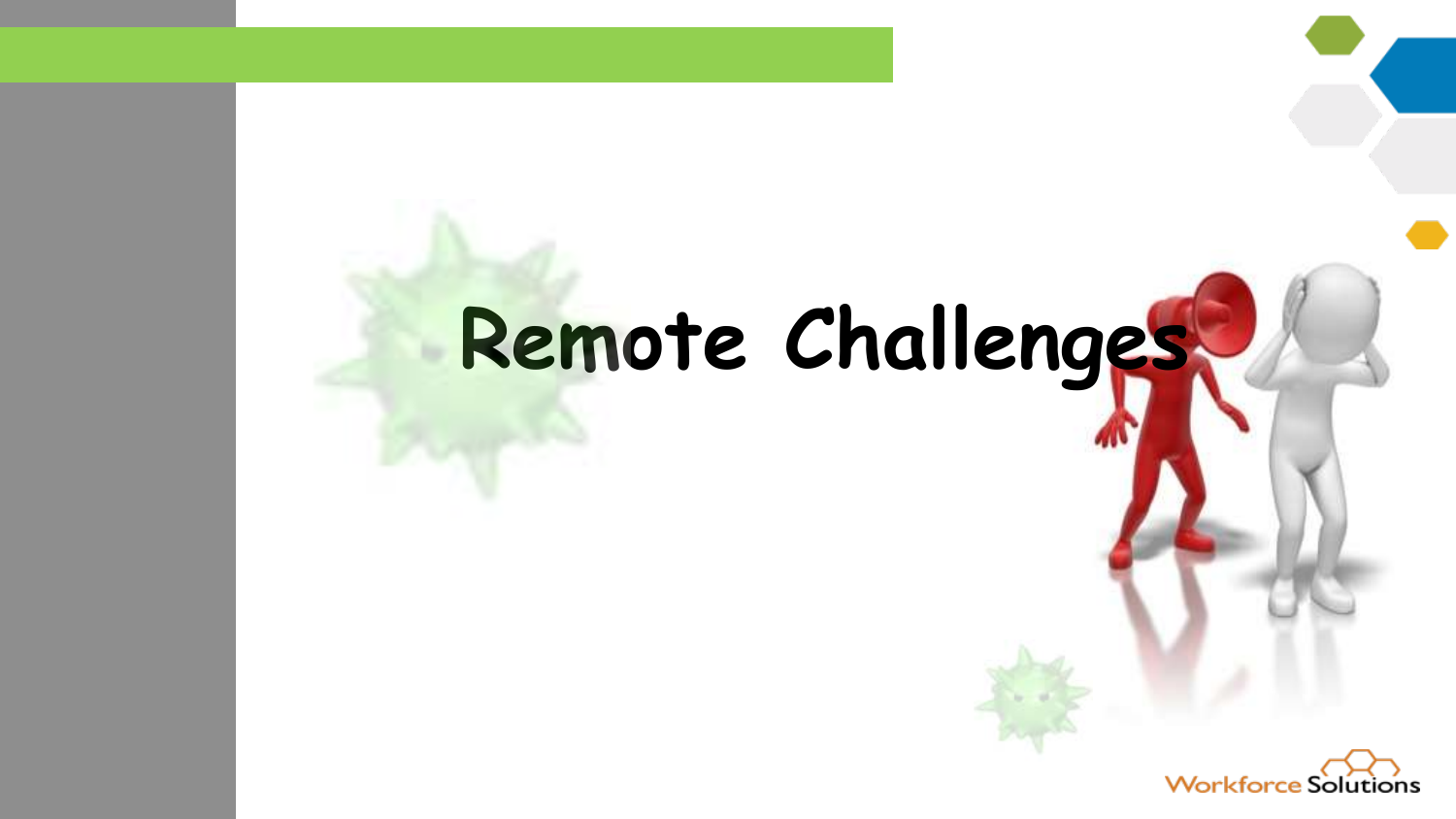### **Over-exertion**

One of the reasons many managers don't approve of remote work is they fear employees will slack off without that physical, in-person oversight. But, in fact, the opposite tends to be the reality: remote workers are more likely to overwork. When your personal life and your work are both under the same roof, it's harder to switch off. Working too much is also on the biggest concerns of healthy organizations. Time management is critical during these times to employees and employers alike.

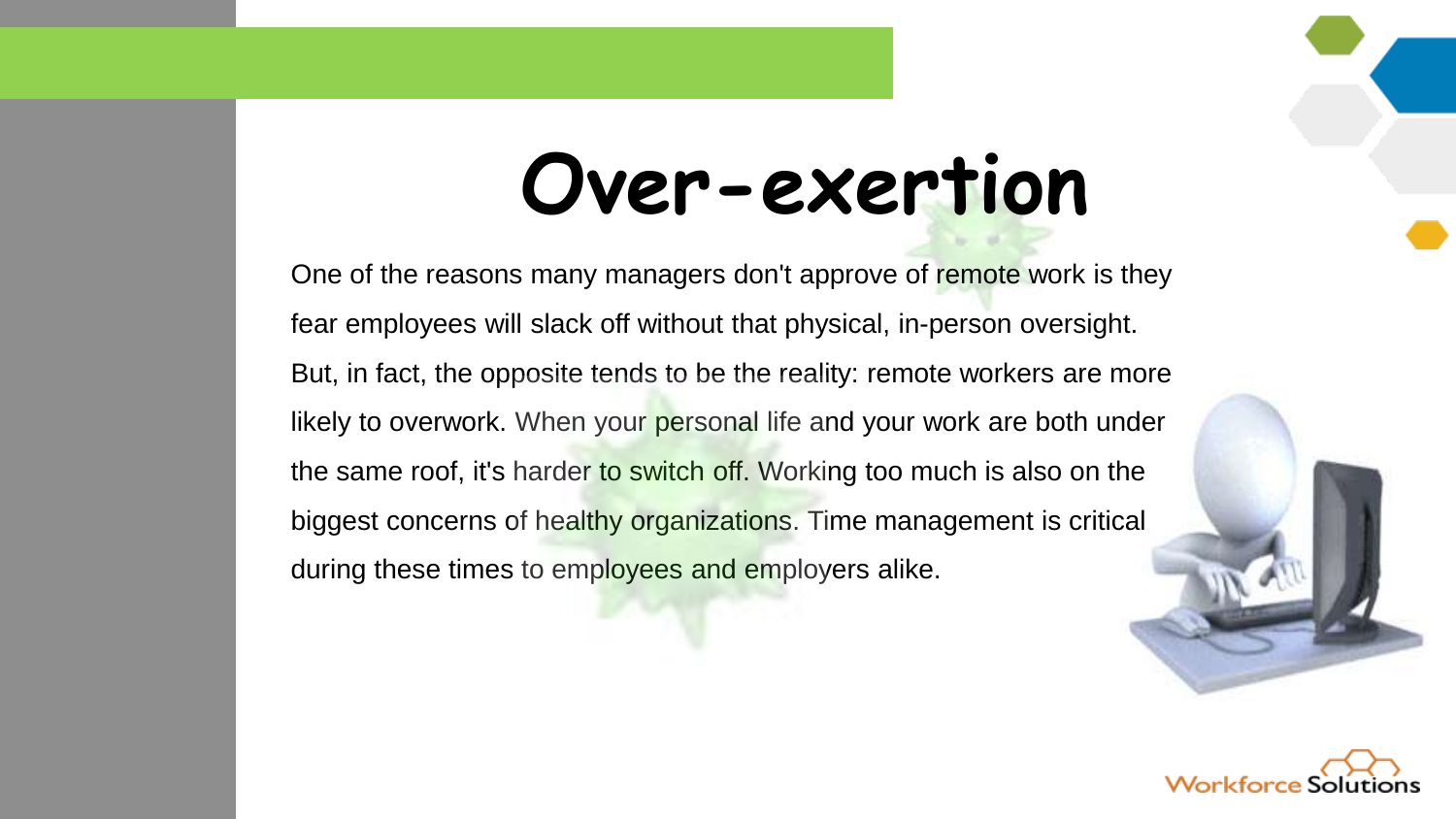#### **Avoiding Over-work**

Set appointments on your calendar for the end of the day to get yourself out of your home office. Maybe it's an "appointment" to go to the gym or go grocery shopping or just take a walk around the block.

> Be clear with your team on when you're leaving—for example, by making a quick announcement in Slack—and then actually shut down your computer.

Create physical boundaries between you and your workspace. Turn off notifications on your phone and computer so you're not pulled back into work after hours.

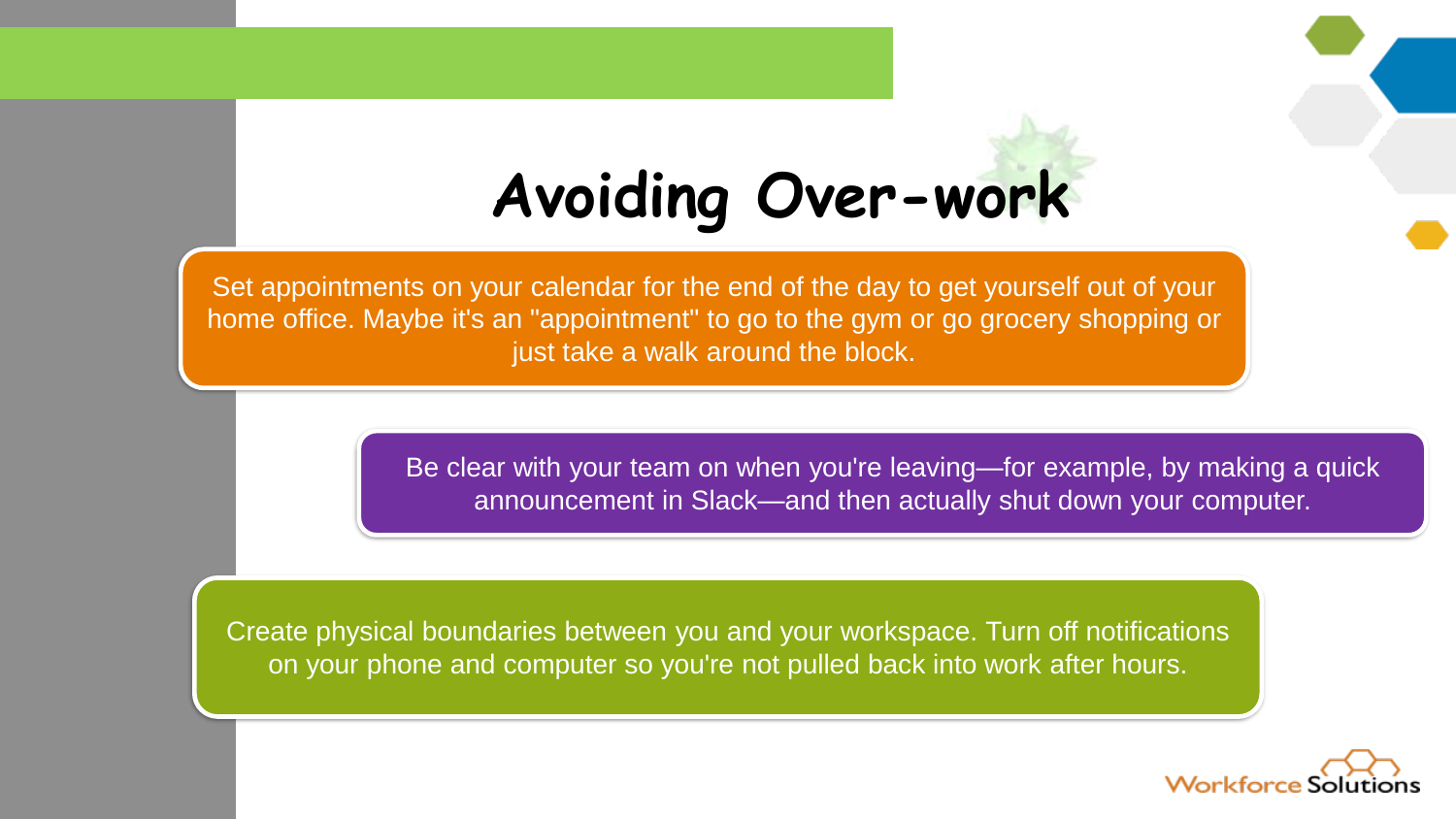# **Prioritizing Workloads**

Remote workers need to be self-motivated experts at time management because we don't have others constantly overlooking our work or managing our time for us. Then there's the constant temptation to watch one episode of your favorite show during your work break, tidy up the kitchen when you're procrastinating on a project, or take your dog for a walk because of their pleading look. All of a sudden, it's evening and you have nothing to show for the day.

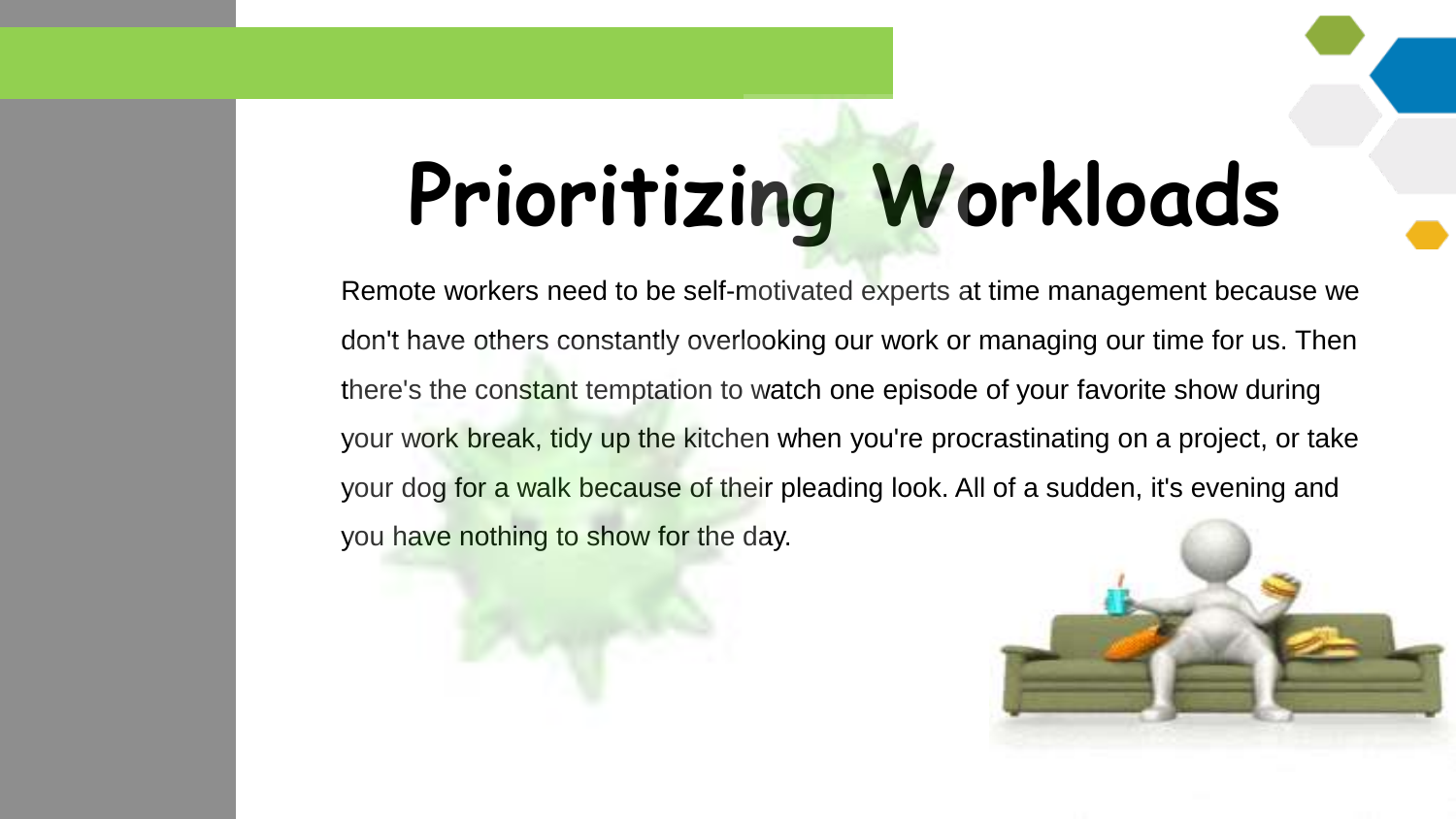Limit Tasks Install distract tools Manage Energy

Limit the number of tasks you plan to do each day. Use the Eisenhower matrix to avoid unnecessary time-wasting tasks. For example, try 1 big thing, 3 medium things, and 5 small things per day, the "1-3-5" rule

Working from home at time like this can produce large amounts of distractions. Develop ways to minimize those distractions to maintain distractions. Develop ways to minimize those distractions to maintain your productivity.

Your energy waxes and wanes during the day, so tackle tasks according to how much of your bandwidth they'll take and how much you'll be able to focus at different times during the day.

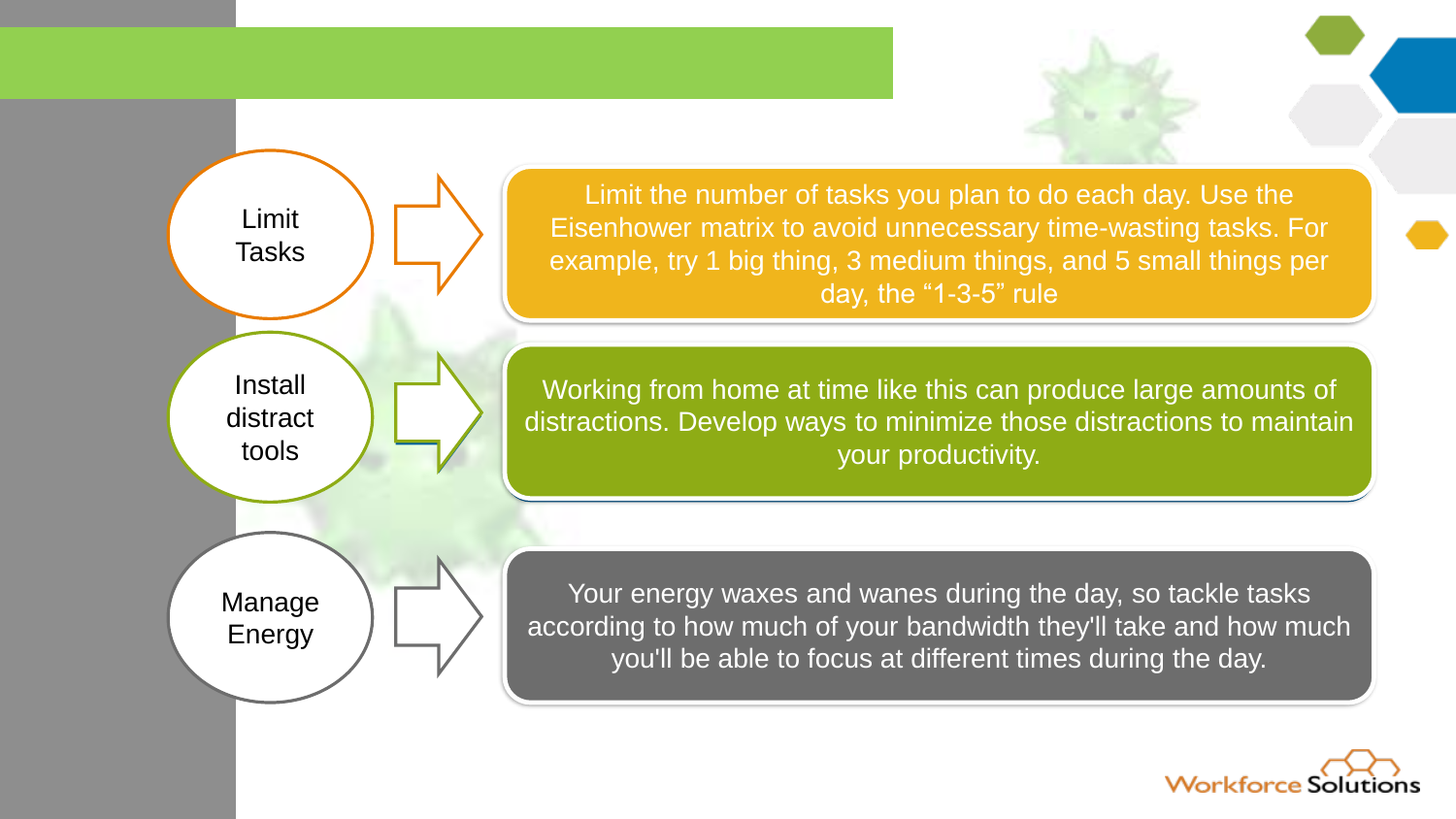#### **Hurdling Interruptions**

Set up a kind of signal that lets others know when you're in focus mode. Maybe it's a do not disturb sign on your door or when you put on your headphones.

Explain why it's important for you to avoid interruptions—that they break your concentration and make your work ten times harder.

Train your kids and significant other to be self-sufficient and occupy themselves.

Keep consistent work hours. Simply don't answer calls during work and perhaps even invent meetings if you have to.

Escape. If all else fails, try working out of a co-working space, the library, or a coffee shop.

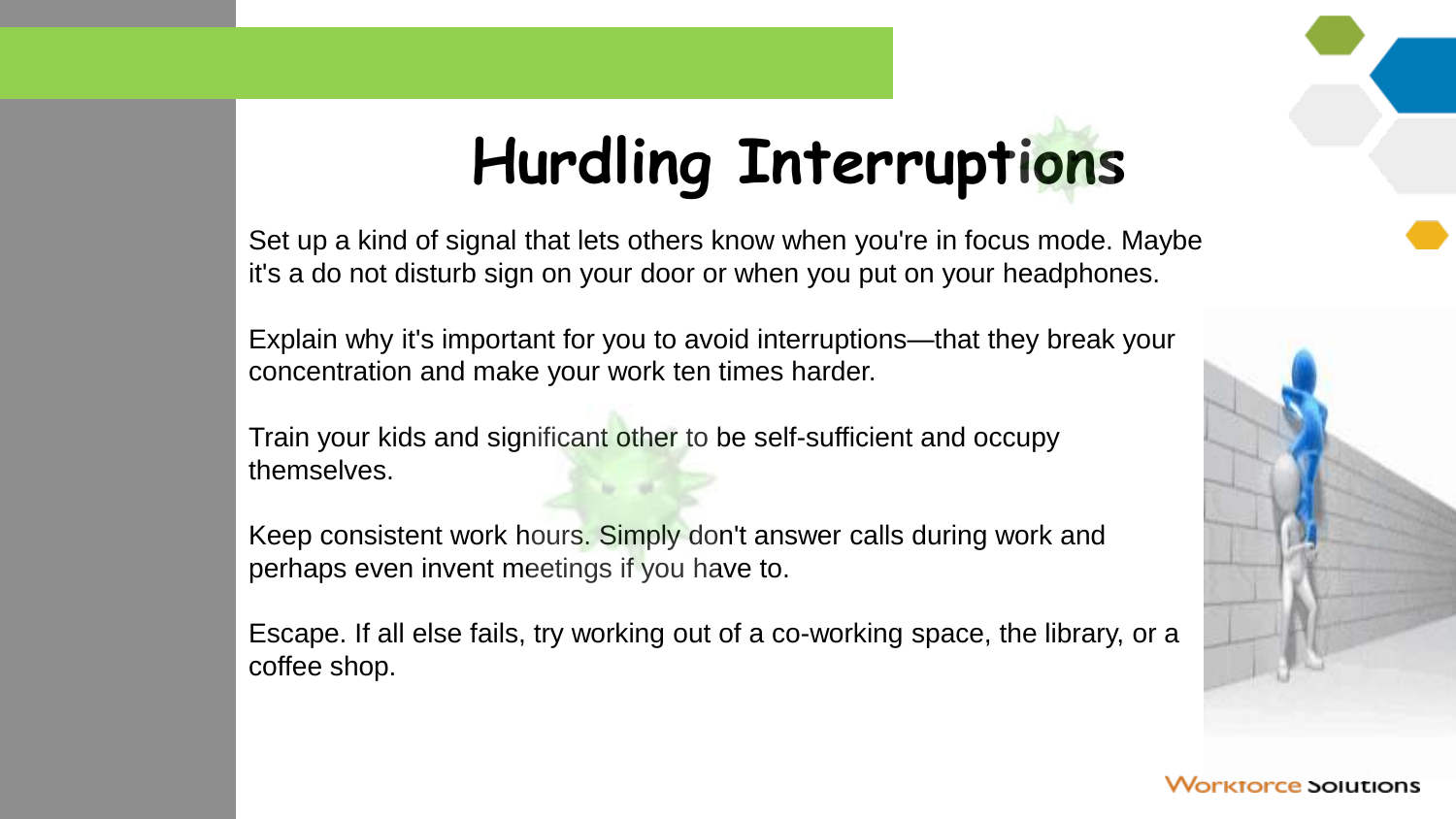#### **Virtual Team-Building**

It's one thing to create an atmosphere of trust and a feeling of camaraderie between employees when they're all in the same building 40 or so hours a week. It's different when all or the majority of the organization is working remotely. Developing creative methods of virtual team building exercises are a great way to keep employees engaged, revitalize moral, and retain a sense of cohesiveness.



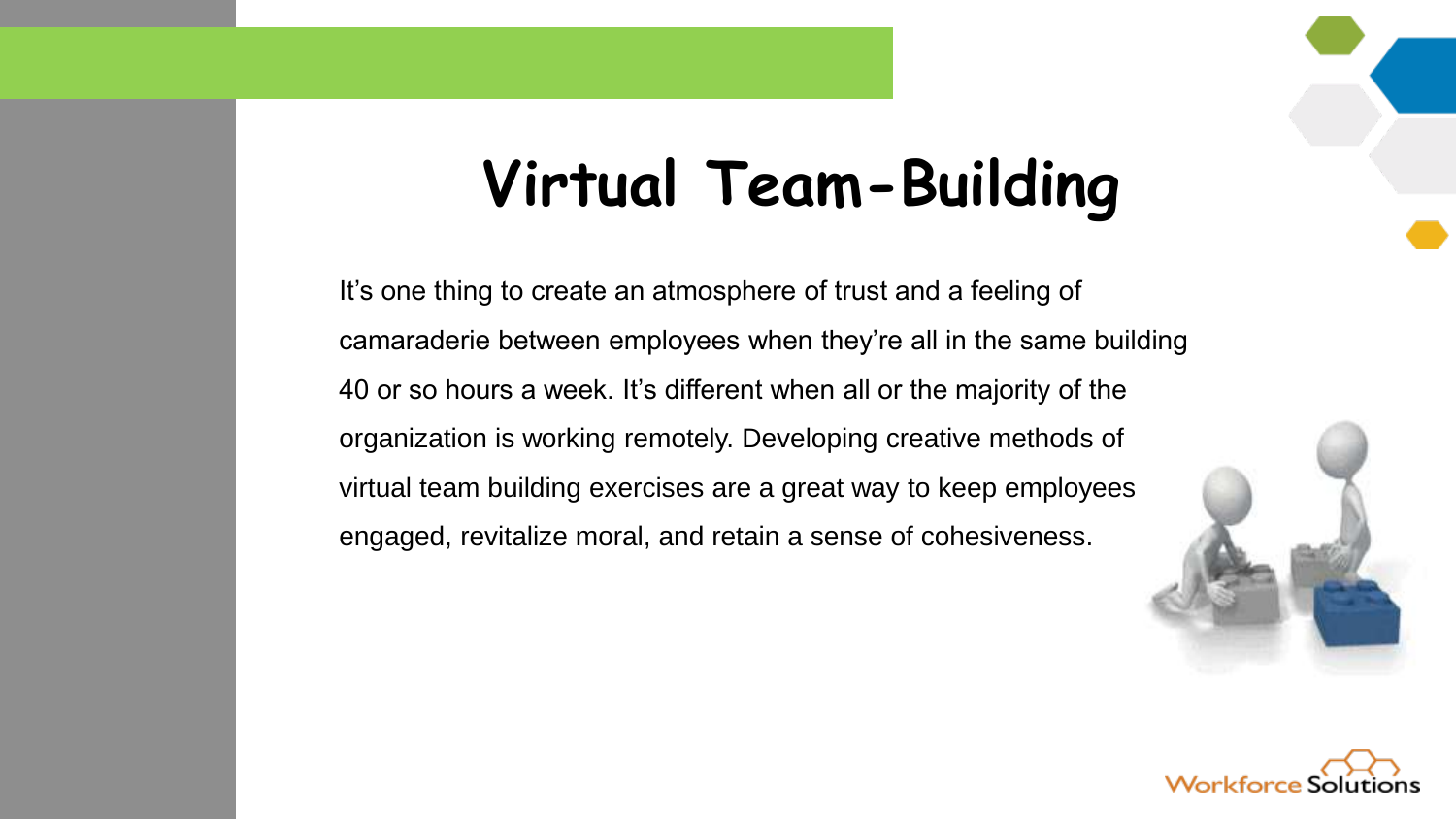

Personal chit-chat that helps employees relate to each other. When working remotely, team members don't have a chance to make small talk with their neighbor in the next cubicle or discuss weekend plans by the coffeemaker. Remote teams have to build time for small talk into group meetings. Try to spend a couple of minutes at the start of each meeting discussing personal, or department updates.